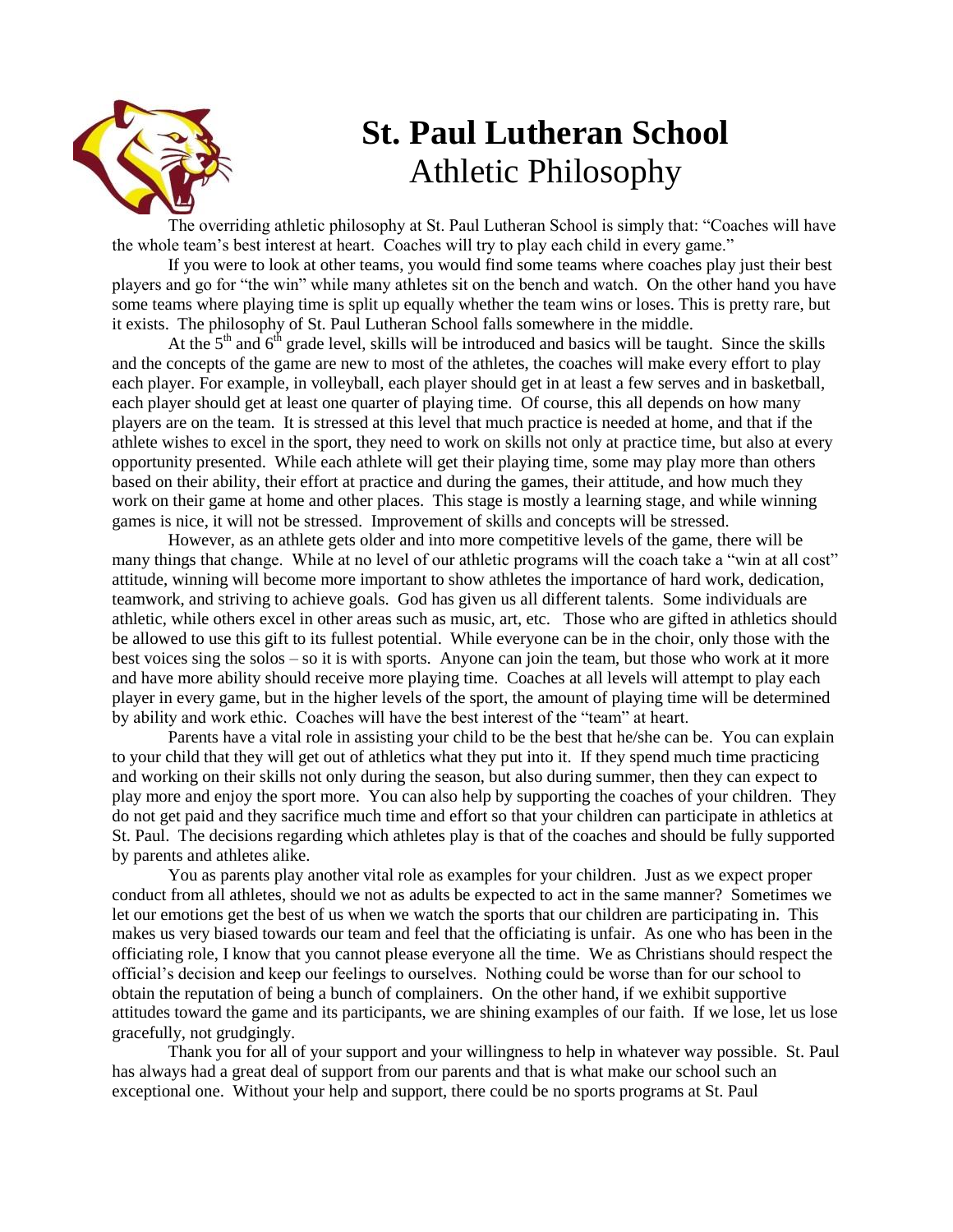### **Academic Eligibility for Sports at St. Paul Lutheran Church & School**

### **Intent:**

- To insure that our athletes, as representatives of our school, represent the entire program and its purpose.
- To help develop the self motivation and acceptance of responsibility necessary in all aspects of a Christian life.
- To remind all participants of the dual purposes of St. Paul Lutheran School education and the service of Christ our Lord.

### **Definitions:**

- Unacceptable grade an average for a given grading period in any subject which is lower than a  $C (D + or)$ lower).
- Probation a period of time, with full participation, in which the athlete may bring his grade up to an acceptable level. First probation is 2 weeks, second probation is 1 week.
- Suspension a period of time with no participation in which the athlete may bring his grade up to an acceptable level.
- Subjects involved All Subjects Are Averaged Individually!

### **Procedure:**

- Every two weeks, each teacher with students participating in a sport will determine those students with unacceptable grades or in danger of receiving unacceptable grades. Those students and the coach will be notified in writing and notification will be sent home to the parents. Written notices will be sent home on Monday or the first day of the school week if not a Monday.
- Any student with an unacceptable grade will be placed on two week probation for the first offense for a subject.
- If, after 2 weeks, the grade(s) have not reached an acceptable level (letter grade C- or above), the student will be suspended from any participation for 2 weeks.
- If, after the suspension period the grades are still unacceptable, the student will be removed from the team for the remainder of the season.
- If, after a period of probation, the grade is acceptable, and then once again drops below C- level, the student will be placed on one week probation.
- If, after a suspension, the suspended grade(s) are brought to an acceptable level and then drop below the C- level, the student will be placed on a one week suspension. If the unacceptable grade is not brought up to a C- or higher by the end of the one week suspension, the student will be removed from the team.
- All probation/suspension notices must be signed by a parent and returned to the student's teacher.

### **Eligibility at Start of Season:**

 Academic Eligibility will begin the first day of practice for each individual sport. Students will be notified after the first practice of their eligibility status, and, if applicable, will receive a probation notice, as given during the regular season.

### **Exceptions:**

- If, in the opinion of the teacher and parent, the student is working at the peak of his or her capabilities and still cannot meet these standards, the rules above may be waived.
- If, in the opinion of the teacher and parent, the student is seriously slipping in the level of his or her work, even though work is above minimum requirement, the teacher may choose to enforce any or all parts of this procedure.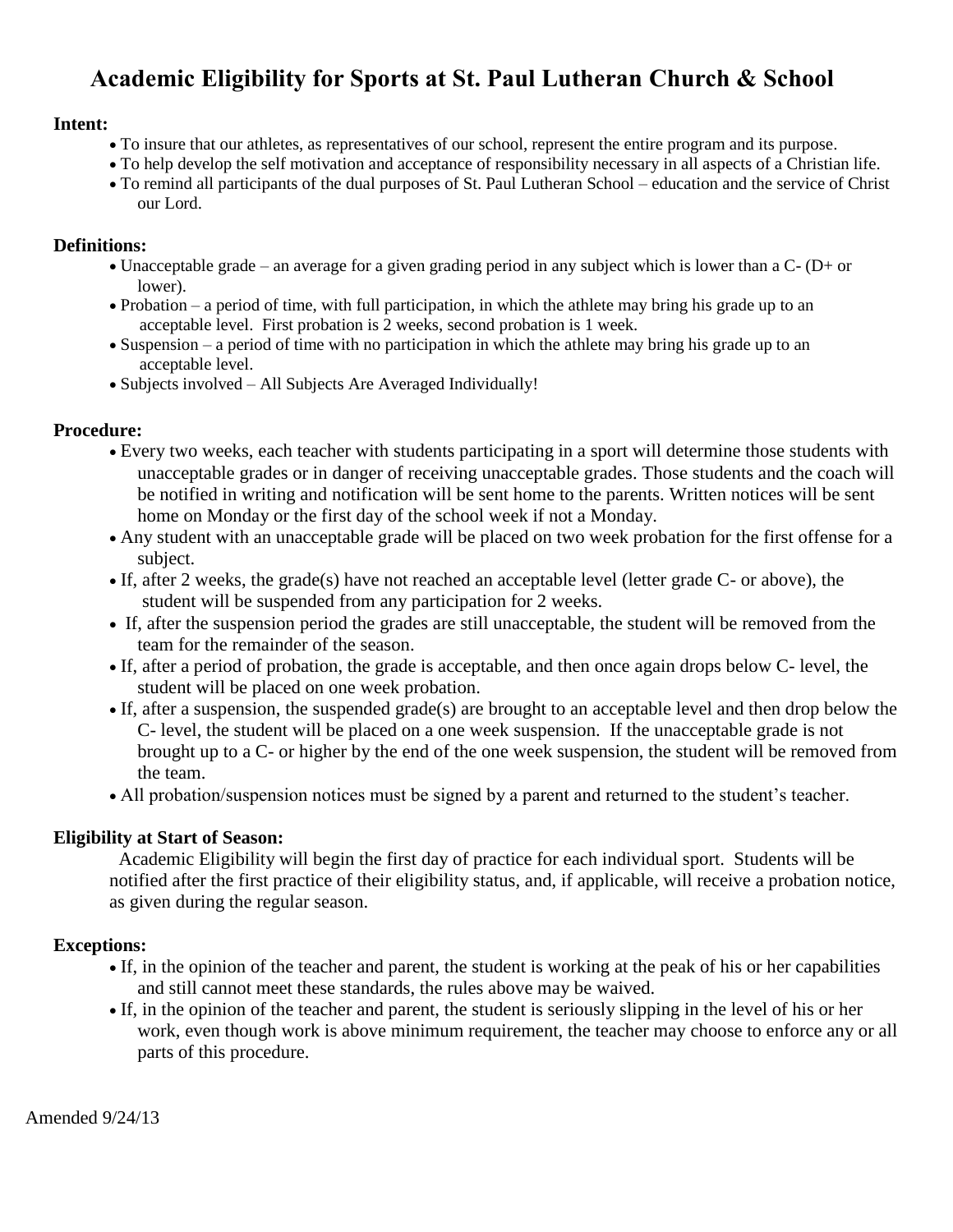### **Athletic Participation Permission Sheet**

I hereby grant my permission for my son/daughter, the state of the state in athletics at St. Paul Lutheran state in athletics at St. Paul Lutheran Church and School. He/she may participate in any and all practices and games or competitions.

I also realize that in giving my permission, I am committing myself to see that my son/daughter is in attendance or has a written excuse for absences for all practices and games. I also accept the commitment to see to it that my son/daughter is dropped off and picked up from practices promptly. I also agree that my child will be subject to all the rules and regulations governing athletic participation as set forth in the Athletic Code and any other regulation as set forth by the Board of Education and the school administration and staff.

| Parent/Guardian Signature | date | Cell Phone Number for Parent Communication (call/texting) |
|---------------------------|------|-----------------------------------------------------------|
|                           |      | Email Address                                             |
| Parent/Guardian Signature | date | Cell Phone Number for Parent Communication (call/texting) |
|                           |      | <b>Email Address</b>                                      |

### **Waiver and Release of All Claims**

Participant's Name

I recognize and acknowledge that there are certain risks of physical injury to the participants of sports at St. Paul Lutheran Church and School. I agree to assume the full risk of any such injuries, damages, or loss, regardless of the severity, which my child/ward may sustain as a result of participating in any activities connected or associated with St. Paul Lutheran Church and School. I waiver and release all claims my child/ward may have against St. Paul Lutheran Church and School, its teachers, staff, coaches, volunteers, agents and employees as a result of participating in sports at St. Paul Lutheran Church and School. I hereby fully release and discharge employees of St. Paul Lutheran Church and School and its teachers, staff, coaches, volunteers, agents, and employees from any and all claims from injuries, damage or loss which my child/ward may have or which may accrue to my child/ward on account of my child's/ward's participation in sports at St. Paul Lutheran Church and School. I further agree to indemnify and hold harmless and defend St. Paul Lutheran Church and School, its teachers, staff, coaches, volunteers, agents and employees from any and all claims resulting from injuries, damages and losses sustained by my child/ward and arising out, connected with or in any way associated with the activities of sports at St. Paul Lutheran Church and School.

I have read and fully understand the above waiver and release of all claims.

\_\_\_\_\_\_\_\_\_\_\_\_\_\_\_\_\_\_\_\_\_\_\_\_\_\_\_\_\_\_\_\_\_\_\_\_\_\_\_\_\_\_\_\_\_\_\_\_\_\_\_\_\_\_\_ \_\_\_\_\_\_\_\_\_\_\_

Parent/Guardian Signature date date date

### **Emergency Medical Treatment Waiver**

In the event my child/ward, a participant in sports at St. Paul Lutheran Church and School, is injured during sport activities, and after reasonable effort I have not been reached, I, the undersigned parent/guardian of said participant hereby authorize and direct any of the teachers, coaches, staff, or any adult individual temporarily assisting the team to authorize and approve first aid treatment, x-ray examinations, anesthetic, medical or surgical treatment and hospital care for said patient.

I, the parent/guardian, agree to indemnify and hold St. Paul Lutheran Church & School, its teachers, staff, agents, employees, coaches and volunteers, harmless for any and all costs and from any and all liability for damages which may result from action taken pursuant to the above authorization.

I have read and fully understand the above waiver and release all claims.

\_\_\_\_\_\_\_\_\_\_\_\_\_\_\_\_\_\_\_\_\_\_\_\_\_\_\_\_\_\_\_\_\_\_\_\_\_\_\_\_\_\_\_\_\_\_\_\_\_\_\_\_\_\_\_ \_\_\_\_\_\_\_\_\_\_\_

Parent/Guardian Signature date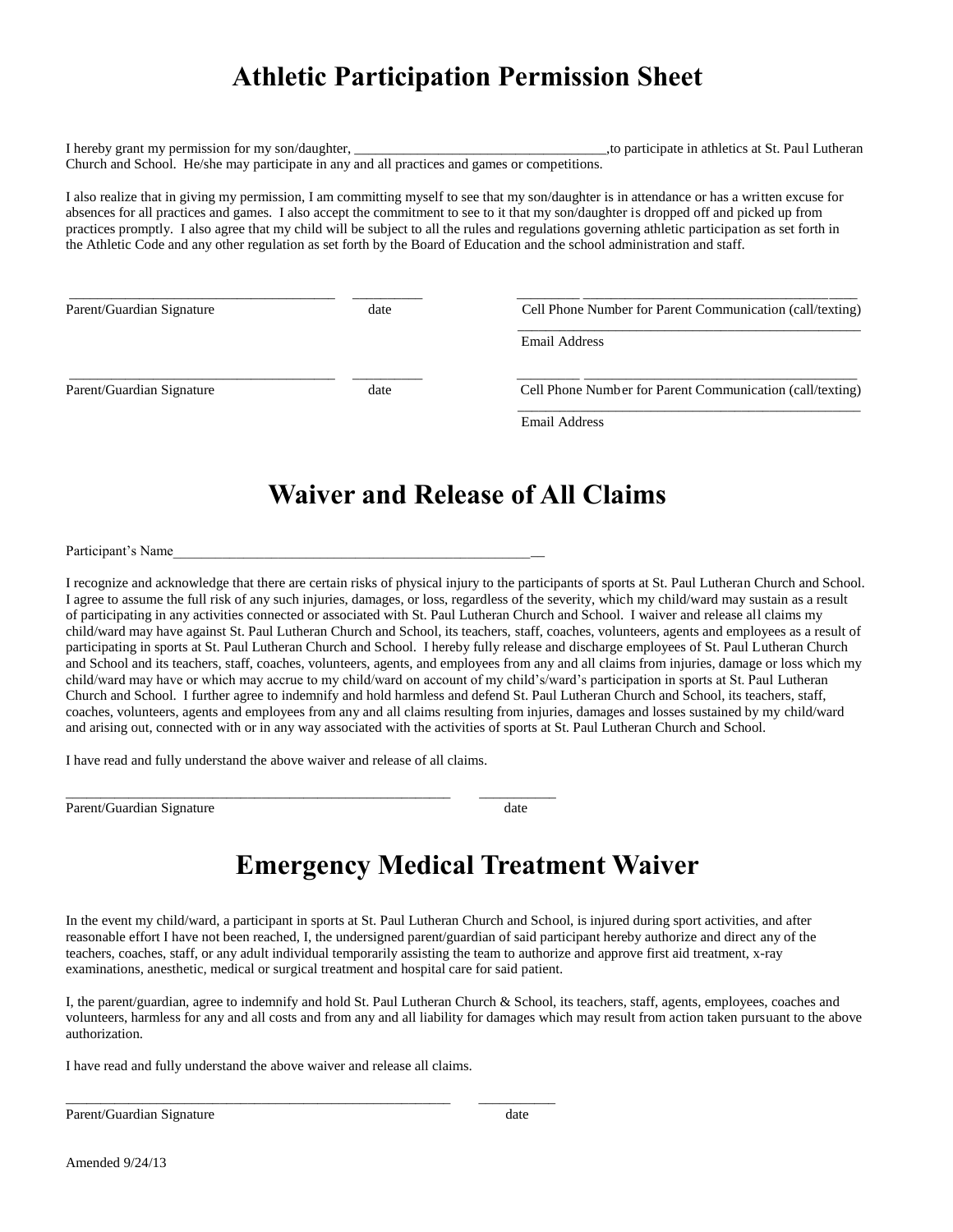### **Athletic Code of Conduct Parents & Athletes**

As athletic team participants and parents for St. Paul Lutheran Church and School, you are acting as a representative of both Jesus Christ and our school. As such, we believe there are certain standards of behavior to be followed so that you set a good example for others at our school and other schools. This code is to act as a guide for your responsibilities as a Christian athlete.

#### **Attendance:**

All athletes are to attend all scheduled practices and all scheduled games. Students are excused from practices and games for the same reasons that they are excused from school (mainly illnesses and planned family vacations). Except in the case of personal illness, the coach should be notified of any absence in writing at least 24 hours before the event to be missed. Two (2) unexcused absences from practice will result in removal from the team. Any one (1) unexcused absence from a game will result in removal from the team.

#### **Appearance:**

All athletes should be neat, clean, and well groomed in uniform or out. The same school dress code applies to the athletes appearance at all sporting events.

### **Sportsmanship:**

All athletes and parents should be humble and gracious in victory and respectful in defeat. All athletes and parents should maintain self control and sportsmanlike behavior under all situations.

### **Volunteers:**

Parents of a student participating in a sport shall volunteer to help at 3-4 sporting events per sport that his/her child participates in during the year. If the parent fails to meet his/her obligation, then the student shall be suspended from participating in a game.

### **General Guidelines for Athletes:**

Exhibit Christian behavior No vulgar or abusive language Obey and respect coaches Obey all other adults – whether from St. Paul or other schools

These rules will be enforced by the coaches and staff of St. Paul Lutheran Church and School. Disciplinary measures will be determined by the coaches and staff.

I, the parent/guardian of \_\_\_\_\_\_\_\_\_\_\_\_\_\_\_\_\_\_\_\_\_\_\_\_\_\_\_\_\_ and my child, do hereby agree to follow the Athletic Code and understand the term thereof.

Student Athlete Signature \_\_\_\_\_\_\_\_\_\_\_\_\_\_\_\_\_\_\_\_\_\_\_\_\_\_\_\_\_\_\_\_\_\_\_ date: \_\_\_\_\_\_\_

| Parent/Guardian Signature |  | date:             |
|---------------------------|--|-------------------|
| Parent/Guardian Signature |  | date <sup>-</sup> |

Amended 9/24/13